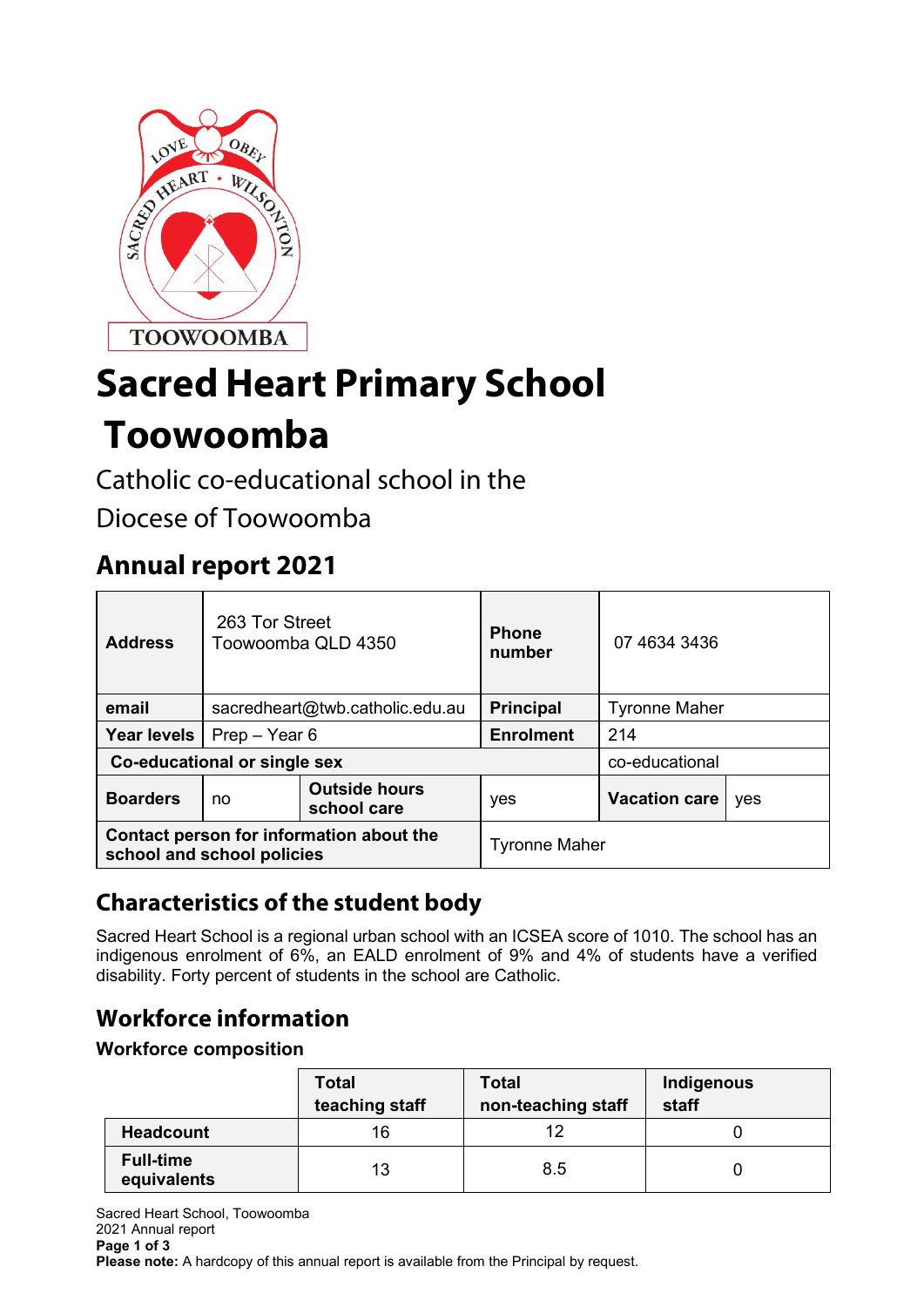## **Teacher qualifications**

| Qualification            | % of teaching |
|--------------------------|---------------|
| Doctoral / Post-Doctoral | $0\%$         |
| <b>Masters</b>           | 16%           |
| <b>Bachelor Degree</b>   | 84%           |
| Diploma                  | 0%            |
| Certificate              | 0%            |

## **Funding information**

School income reported by the financial year accounting cycle using standardised national methodologies and broken down by funding source is available via the *MySchool* website at [www.myschool.edu.au.](http://www.myschool.edu.au/)

## **Social climate**

Biannually, Sacred Heart engages in data gathering from parents, staff and students to assist it in evaluating the effectiveness of its educational program.

Materials provided by Research Australia Development & Innovation Institute (RADII) are used. Part of the RADII process is the collection of data regarding the overall satisfaction of parents, staff and students. Overall satisfaction responses for 2020 are shown below.

#### **Parents**

96% of parents satisfied with children's educational progress at the school.

#### **Staff**

100% of staff satisfied overall with educational progress of student.

#### **Students**

93% of Years 5 - 6 students are satisfied with their learning at this school.

## **Student outcomes**

#### **Student attendance**

| <b>Prep</b> | Year 1 | <b>Year 2</b> | Year <sub>3</sub> | Year 4 | Year 5 | Year <sub>6</sub> | Average<br>school<br>attendance |
|-------------|--------|---------------|-------------------|--------|--------|-------------------|---------------------------------|
| 91.45%      | 91.33% | 91.75%        | 92.81%            | 93.74% | 94.00% | 93.93%            | 92.68%                          |

#### **Description of how non-attendance of students is managed by the school**

Rolls are marked electronically twice per day – at the beginning of the first session and at the beginning of the afternoon session.